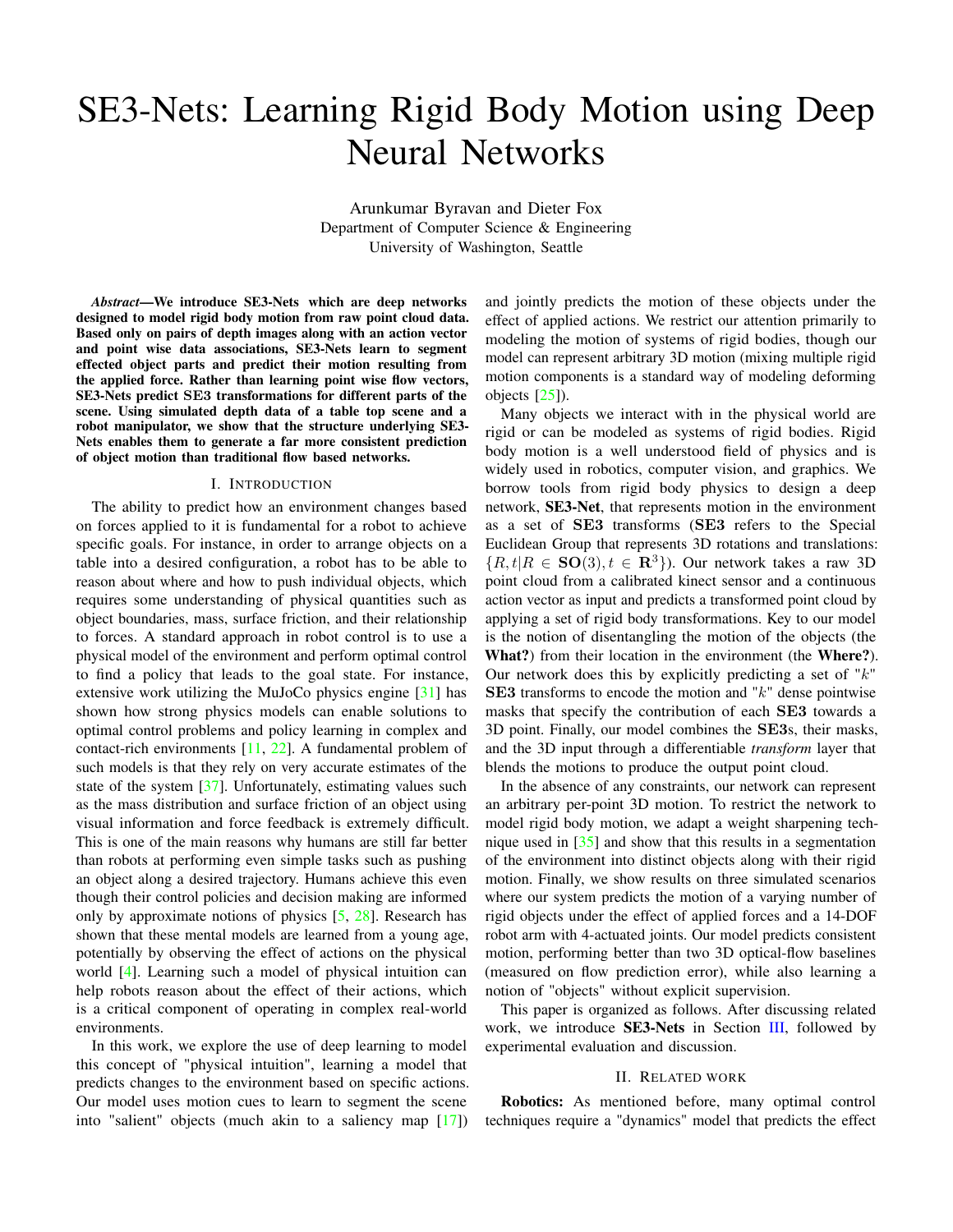of actions on the state of the system  $[30, 32]$  $[30, 32]$  $[30, 32]$ . Early work on learning dynamics models from data mostly focused on lowdimensional state and control representations [\[8\]](#page-6-4). In contrast to these methods, Boots et al. [\[6\]](#page-6-5) learn a model using Predictive State Representations to predict a depth image given a history of prior images and control. Unlike their work, which operates in a Hilbert-space embedding of depth images, SE3-Nets explicitly encode the dynamics as rigid body motion, also learning a notion of object segmentation.

Deep learning in robotics: Deep learning models have recently been very successful on a wide variety of tasks in computer vision such as classification, semantic labeling and object recognition. Deep models have also been used for learning dynamics models in robotics and reinforcement learning, by mapping raw pixel images to low-dimensional (latent) encodings on top of which standard optimal control methods are applied [\[34,](#page-7-8) [33,](#page-7-9) [9\]](#page-6-6). SE3-Nets can also be used similarly and have the added advantage of a generative model that operates in the interpretable 3D physical world.

Physics prediction: Our model is related to recent work in deep learning for physics based prediction, such as predicting the stability of a tower of blocks from images  $[19, 20]$  $[19, 20]$  $[19, 20]$ , predicting the motion of a billiards ball under forces [\[10\]](#page-6-9) and predicting the dynamics of objects in images [\[23,](#page-7-10) [24\]](#page-7-11). These methods mostly predict low-dimensional outputs like ball velocity  $[10]$  or the probability of falling  $[20]$ . One exception is the work by Lerer et al. [\[19\]](#page-6-7), which predicts images of a tower of blocks, but their network operates on RGB images and has no specific notion of an action or forces.

Predicting 3D rotation: Related work in the computer vision literature has looked at the problem of predicting 3D motion, primarily rotation between pairs of images [\[13,](#page-6-10) [18,](#page-6-11) [2,](#page-6-12) [26\]](#page-7-12). Perhaps, the most similar work to ours is by Oh et al.  $[26]$ , who proposed a deep model that predicts the change in an encoded pose vector through the effect of a one-hot action vector to render rotated color images of objects. Differing from their work, we operate on 3D data, use a continuous action vector, and explicitly predict rigid body motion and object masks.

Attentional models and disentangling representations: A related line of work to ours is the idea of attentional mechanisms [\[12,](#page-6-13) [36,](#page-7-13) [3\]](#page-6-14) which focus on parts of the environment related to task performance and the concept of disentangling representations  $[7, 18, 26]$  $[7, 18, 26]$  $[7, 18, 26]$  $[7, 18, 26]$  $[7, 18, 26]$ , which aim to separate variations in the environment. Our model has a differentiable, densepointwise attender that learns to focus on parts of the environment where motion occurs, using these cues to segment objects. Also central to our model is the idea of disentangling the motion of the object from its location. Finally, our model is related to the Spatial Transformer network [\[15\]](#page-6-16), though we model the effect of actions, use dense attention and restrict ourselves to SE3 transformations.

#### III. SE3-NETS

<span id="page-1-0"></span>Fig[.1](#page-2-0) shows the general architecture of SE3-Nets . Our network takes a 3D point cloud  $(X)$  shaped as a 3-channel image and an n-dimensional continuous vector as input and

generates a transformed 3D point cloud  $(Y)$  as output. There are three major components to our network: an encoder, a decoder and a final transform layer. The encoder is a straightforward latefusion convolutional/fully-connected architecture that processes the input point cloud and controls separately to produce lowdimensional encoded vectors. We concatenate the encoded vectors to produce a single joint encoding which is used by the rest of the network.

# *A. Decoder*

The concatenated encoding vector is used by the decoder to predict the motion in the scene by separating it into two parts: the mask, which attends to where motion occurs, and the SE3 transformation parameters, which specify the motion itself.

What motion is happening? We represent motion in the environment using 3D rigid body transforms. A rigid body transform in 3D  $[R, t] \in$  SE3 can be specified by a rotation  $R \in SO(3)$  and a translation  $t \in \mathbb{R}^3$ . We include a pivot term  $p \in \mathbb{R}^3$  to model an arbitrary change of the point around which rotation happens, in case it differs from the camera's viewpoint. A 3D point  $x$  under the action of this transformation moves to:

$$
x' = R(x - p) + p + t \tag{1}
$$

We choose to represent rotations using a 3-parameter axis-angle transform  $a \in \mathbb{R}^3$ , with  $||a||_2 = \theta$ , the magnitude of rotation. This gives us a total of 9 parameters per transform<sup>[1](#page-1-1)</sup>.

Given the encoder output, the first module of the decoder is constrained to predict  $k$  **SE3** transforms, where  $k$  is a pre-specified network parameter which limits the number of distinctly moving objects or parts (including background which has no motion) that the network can model. We use a simple three-layer fully-connected network for this prediction.

Where is the motion happening? The second module of the decoder is a dense-pointwise attender trained to focus on parts of the environment that exhibit motion. Under the assumption that the environment has  $k$  distinct motions, we can formulate this as a  $k$ -class labeling problem where each point can belong to one of the  $k$  motion-classes. Unfortunately, this formulation is non-differentiable due to the discreteness of the labeling. Instead, we relax the formulation to predict a per-point probability distribution  $M_i$  over the k motion classes:

$$
M_i = \{m_{i1}, m_{i2}, \dots, m_{ik}\} \mid \sum_{j=1}^k m_{ij} = 1;
$$
 (2)

allowing each point to smoothly interpolate between multiple motions.

This dense object mask is computed from the joint encoding through a de-convolutional pipeline. We follow recent work in semantic labeling [\[21\]](#page-6-17) and add the outputs of our convolutional layers to the inputs of the de-convolutional layers. In practice, this gives us much sharper reconstructions of the object

<span id="page-1-1"></span><sup>1</sup>For the rest of this paper, we will misuse notation to refer to this 9 parameter transform as an SE3 transform, though it is actually  $SE3 \times R33$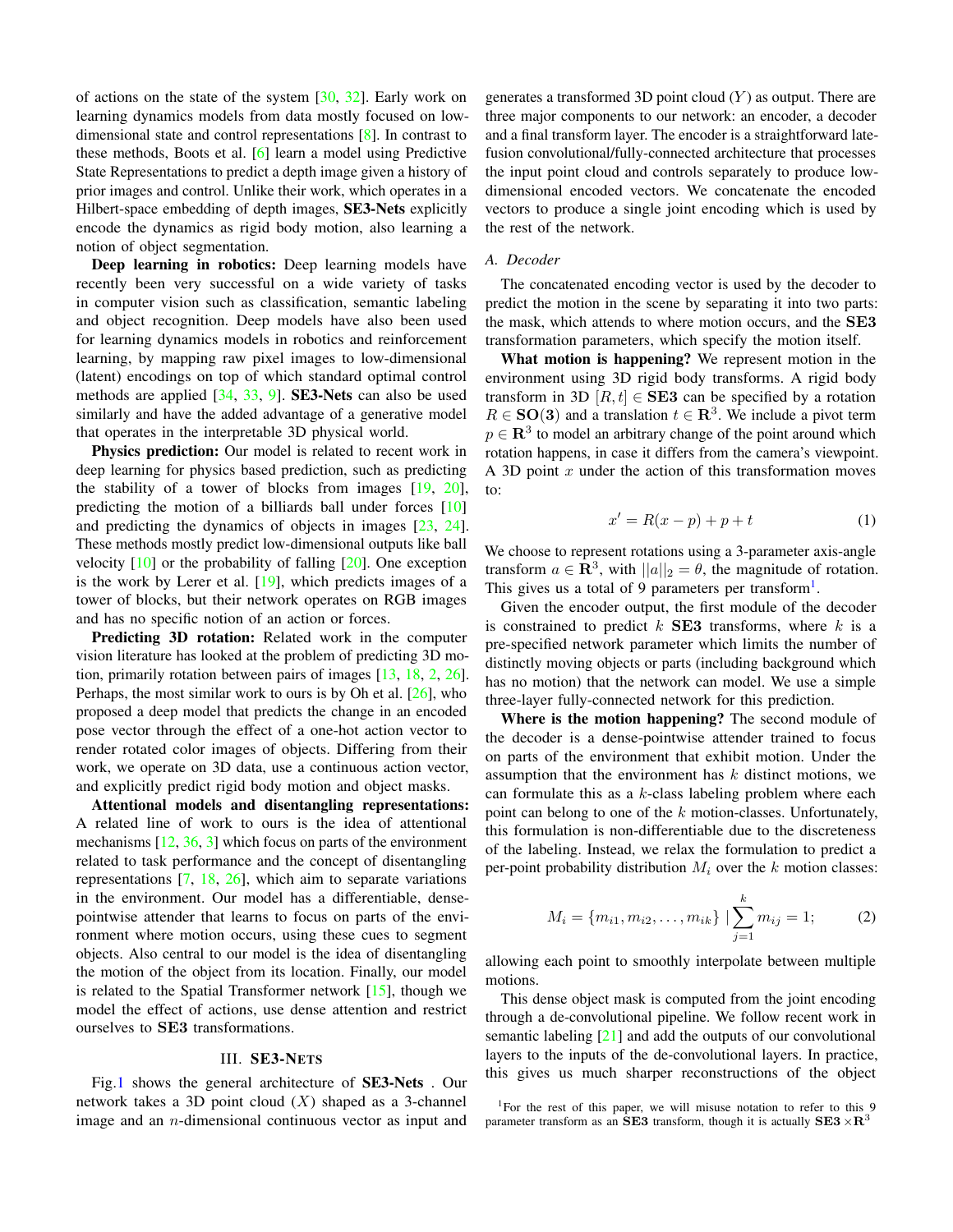<span id="page-2-0"></span>

Fig. 1: SE3-Net architecture. Input is a 3D point cloud along with an n-dimensional action vector (bold-italics), both of which are encoded and concatenated to a joint feature vector. Decoder uses the encoded vector to predict object masks and SE3 transforms which are applied to the input cloud via the transform layer to generate the output. Mask weights are sharpened and normalized before use for prediction. Conv = Convolution,  $FC = Fully Connected, Decomv = Decomvolution, CAT = Concatenation$ 

shapes and contours in the environment, improving overall using a form of weight sharpening [\[35\]](#page-7-5): performance.

$$
m_{ij}' = \frac{(m_{ij} + \mathcal{N}(0, \sigma^2))^{\gamma}}{\sum_{k} m_{ik}^{\gamma}}
$$
(4)

# *B. Transform layer*

Given the predicted the SE3 parameters and the mask weights, the transform layer produces a blended output point cloud from the input points:

<span id="page-2-1"></span>
$$
y_i = \sum_{j=1}^{k} m_{ij} (R_j (x_i - p_j) + p_j + t_j)
$$
 (3)

where  $y_i$  is the 3D output point corresponding to input point  $x_i$ . [\(3\)](#page-2-1) computes a convex combination of transformed input points, transformed by each of the  $k$  **SE3** transforms with weights given by the object mask. As a consequence of our relaxation for the mask prediction, the effective transform on a given point is generally not in SE3 as [\(3\)](#page-2-1) blends in 3D space rather than in the space of **SE3** transforms. On the other hand, we now have the flexibility to represent both rigid and nonrigid motions through a combination of the transforms and the object masks. Additionally, we avoid having to blend in SE3 space which can lead to singularities. In spite of the advantages, using the current framework to model rigid motion without any explicit regularization can lead to overfitting (as evidenced in our results). We now show how we encourage the network to predict rigid motions through a form of regularization on the object mask.

Enforcing Rigidity: A simple way to restrict the network [\(3\)](#page-2-1) to predict rigid motions is to force the mask probability vector  $M_i$  to make a binary decision over the  $k$  predicted transforms instead of blending. As mentioned before, a naive formulation can lead to non-differentiability. Instead, we smoothly encourage the mask weights towards a binary decision

where  $\gamma$  and  $\sigma$  are proportional to the training epoch. In practice, the combination of the noise and growing exponent forces the network to separate its decisions apart, resulting in nearly binary distributions at the end of training.

# IV. EVALUATION

We evaluate SE3-Nets to predict rigid body motion on different tasks simulated using the Gazebo physics simulator. The task of the network is to predict the motion of a robot manipulator and rigid objects based on control commands and a moving ball, respectively. The object motion scenarios require the network to learn to segment effected objects from the scene and predict their motion, which depends on which location on the object is being hit by the ball. The other scenarios test how well the network is able to learn the articulation of a robot manipulator resulting from input controls. All our datasets contain sequences of simulated point clouds taken from a depth camera looking at the environment from a fixed viewpoint (for each task) along with the state of all the objects and dense 3D optical flow between point cloud pairs. In all our tasks, the network predicts a target 5 timesteps into the future (  $0.15$  sec) given the current point cloud (3 x 240 x 320) and control. We assume that the control is held fixed for this duration.

Single Box: We generated 9,000 scenes where a ball is made to collide with a box placed in a random position on a table. At the start of each scenario, the ball is placed at a random position and a randomly chosen constant force is continuously applied to the ball, directing it to collide with the box. Each scene lasts for a second, and we stop recording if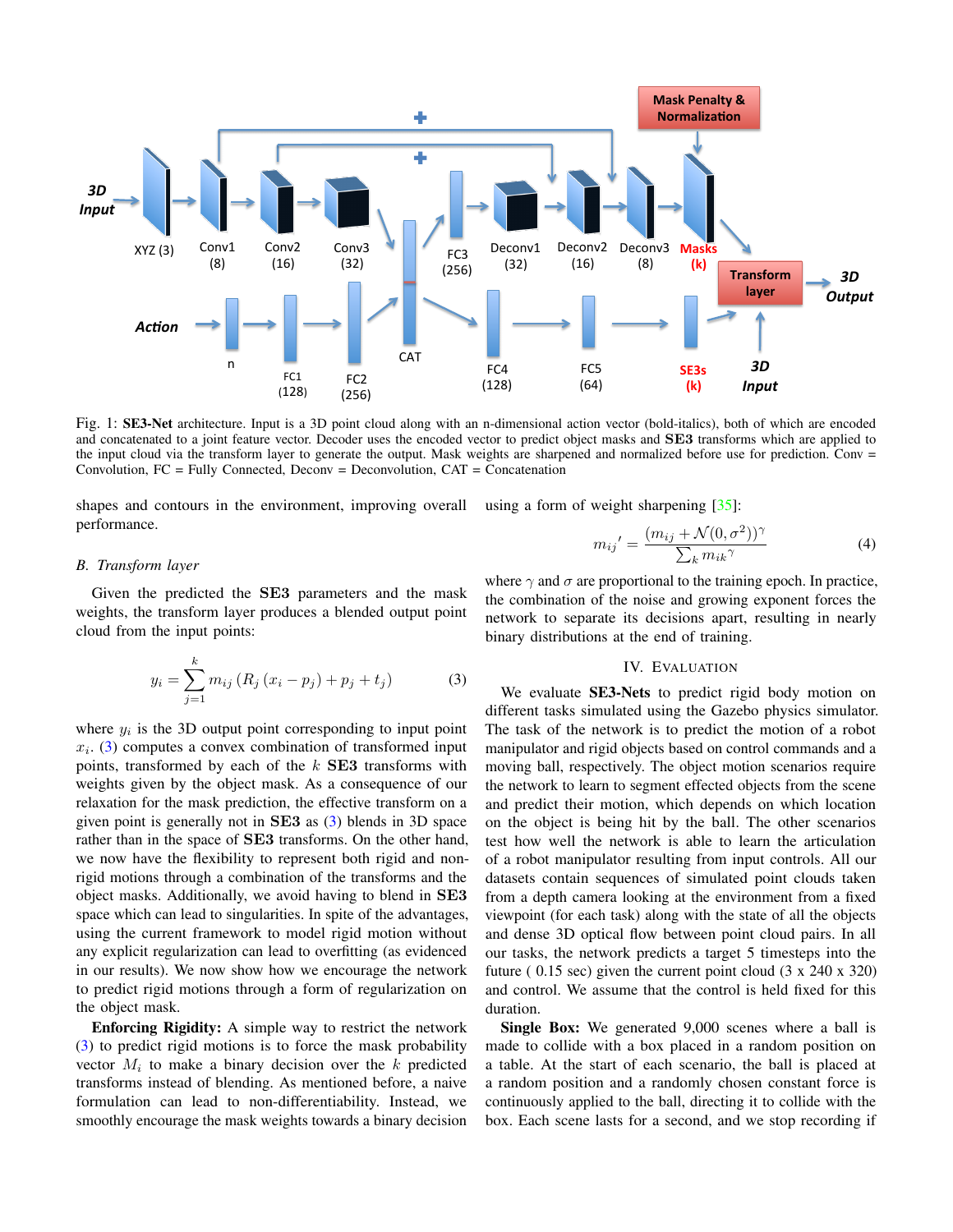the box falls off the table. The control vector for this dataset is 10-dimensional, with the 6D pose of the ball represented as a position and quaternion, and the applied force. We vary the starting pose of the ball, box, the table size and the applied forces while the size and mass of the ball and box are held fixed. In total, this dataset has around 170,000 examples, which we split 70:30 for train/test.

Multiple Boxes: To test the generalization of the system to different object sizes, masses and number of objects, we generate another dataset that varies all three at random. Each scene has anywhere from 1-3 objects of varied sizes with mass proportional to their size, and the ball is forced to collide with a randomly chosen box. We restrict ourselves to cases where only a single box and the ball are in collision and discard examples that involve multiple collisions, since it is extremely hard for the system to disambiguate the motion without any velocity or other temporal information. This dataset has 12,000 scenarios, with a total of 210,000 examples.

Baxter: Our third dataset consists of sequences of depth images of a simulated Baxter robot being controlled to move its arms in front of the camera. For each scenario, we command a constant, randomly chosen velocity to 1-4 randomly chosen joints on the robot's right arm. Each scenario lasts for a second, at the end of which we zero the velocity of the arm. We command the arm to a random pose every 20 scenarios. In total, this dataset has around 11,000 scenes with 220,000 examples. Our controls for this task are the commanded joint velocities, a 14-dimensional vector of which up to 4 values are non-zero.

# *A. Training*

We implemented our system using the deep learning package Torch [\[1\]](#page-6-18). We train our networks using standard backpropagation and the ADAM optimization method [\[16\]](#page-6-19) along with Google's Batch Normalization technique [\[14\]](#page-6-20) to speed up training. We use the PReLU non-linearity throughout the network. At the start of training, we initialize the layer predicting SE3 transforms to predict identity which we found to improve convergence. We initially set the weight scheduling penalty to zero and slowly ramp up the noise parameter  $\sigma$  and the exponent  $\gamma$  till they reach a maximum. We set  $k = 3$  for the box datasets and  $k = 5$  for the baxter dataset. We use the Huber loss with a delta of 0.05m for the Baxter dataset and 0.1m for the box datasets.

Training targets: We assume that ground truth dataassociations are given to us at training time, meaning that the mapping between input points and target are known apriori. For our simulated datasets, each data point in the input has a one-to-one mapping to the point at the same pixel location on the output - we compute this target by adding our pre-recorded dense 3D optical flow to the input point cloud. This gets rid of any potential occlusions, missing data and reappearing data. We discuss ways to overcome this assumption later in Sec. [V.](#page-4-0)

# *B. Comparison networks*

We show results for the following networks: *Ours:* SE3- Net from Fig[.1.](#page-2-0) *Flow:* Network trained to predict dense 3D

optical flow directly. Uses a Conv/Deconv architecture almost identical to our network except for the SE3 prediction module and the transform layer. *No Penalty:* SE3-Net without any weight sharpening to enforce binarization of the object masks. *Ours (Large):* Bigger version of the SE3 network with 5- Conv/Deconv layers and 6x as many parameters as our original network. *Flow (Large):* Bigger version of the flow network, again with 5-Conv/Deconv layers. Has 8x as many parameters as the original SE3-Net. All networks were trained with the same parameters for the same number of epochs (per task).

#### *C. Results*

Table [I](#page-4-1) shows the results from all the networks on the different tasks, as compared on average 3D flow error of all moving points. Our networks significantly outperform their counterpart small and large flow networks (respectively) on all tasks. Interestingly, we noticed that the flow networks perform quite poorly on examples where only a few points exhibit motion such as when just the ball moves in the scene while our networks are able to predict the ball's motion quite accurately.

Fig. [2](#page-4-2) shows the projected depth images based on the predictions from the different networks on the box datasets. While the flow error for the large flow network is low, it is clear that the predictions given by the network are much noisier, as can be seen from the re-projections. On the other hand, both our networks are able to label the box and the ball as separate objects (see Fig. [5\)](#page-6-21), predicting distinct rigid transformations that are consistent with the actual motion. This results in a crisper re-projection with almost no noise that matches the ground truth targets closely. In practice, we found that it is crucial to give the network datasets where the ball moves independently as this provides implicit knowledge that the ball and the box are distinct objects. In cases where the ball was always in contact with the box, the network had a hard time disambiguating between the objects, often labeling them together as a single object.

Similar results can be observed on the baxter dataset (Fig. [3\)](#page-5-0), where the network consistently predicts the motion of the robot arm. We found that the network usually segments the arm into two distinct object classes (Fig[.5\)](#page-6-21), with a separation along the elbow. This is consistent with the fact that most of the apparent motion is due to the effect of two joints, one at the shoulder and the other at the elbow. Once again, we see that the SE3-Net results are sharper than those predicted by the flow networks, again highlighting the strength of our networks in modeling rigid motion. It is worth noting that the "No Penalty" version of our algorithm performs quite poorly across all tasks due to a slight overfit to the training data. This again highlights the fact that forcing the network to predict the rigid motion of individual parts greatly improves prediction performance.

To test how well our rigid motions and object models carry through across time, we tested our network on a simple sequential prediction task on the baxter dataset. We did a sequence of 5-step predictions where the network was input an initial point cloud and control vector (which was kept constant) and predicted a sequence of outputs by using its own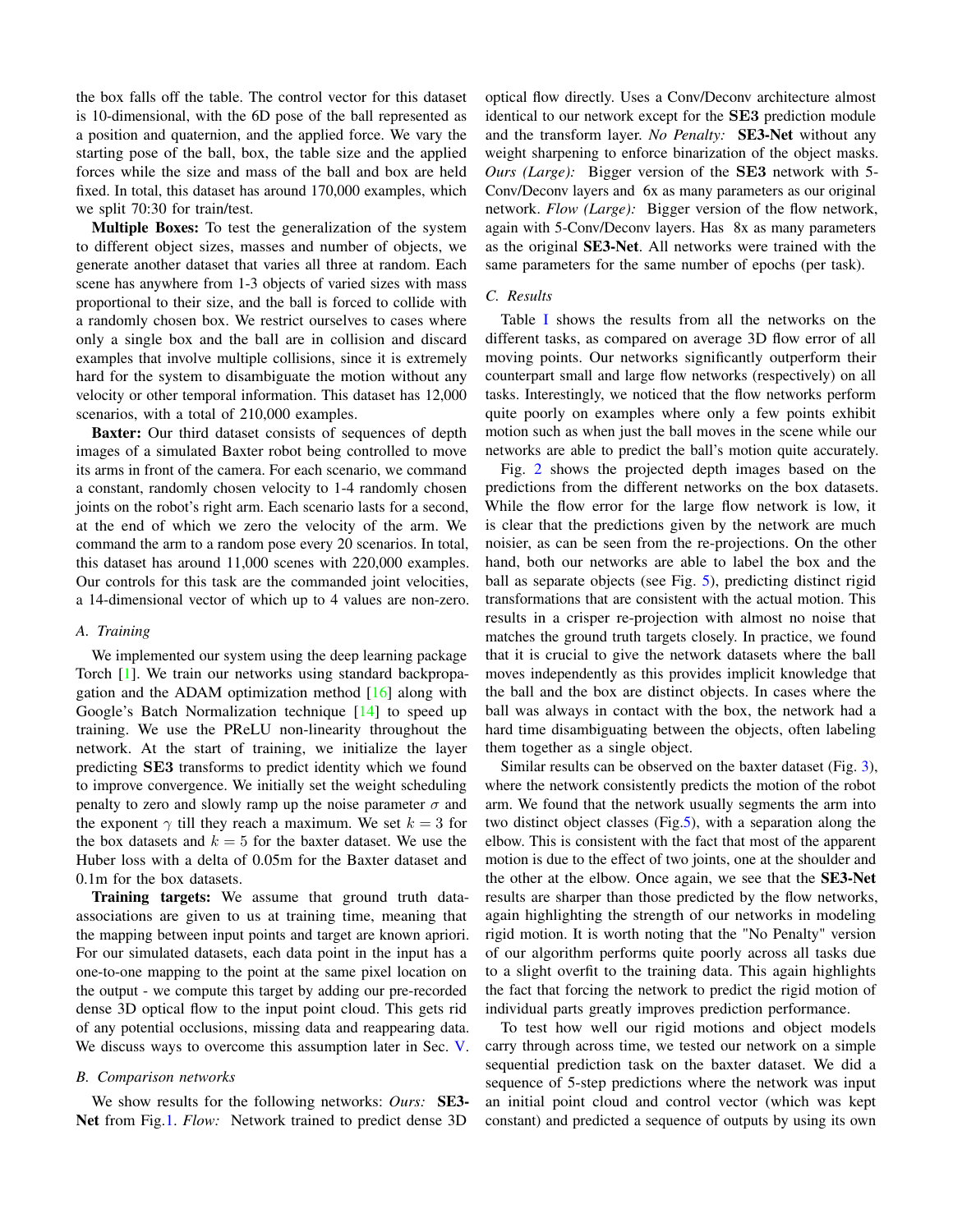<span id="page-4-2"></span>

Fig. 2: Prediction results on the two box datasets. Top two rows show results from the "Single Box" dataset on two separate examples while the bottom two are example results from the "Multiple Boxes" dataset. All images (except first column on the left) shown were rendered by projecting the predicted 3D point cloud onto the 2D image using the camera parameters and rounded off to the nearest pixel without any interpolation. (left to right) Input point cloud with ball control flow vector shown in green; ground truth point cloud prediction; predictions generated by different networks. 3D point clouds for the flow networks were computed by adding the predicted flow to the input point cloud. Image best viewed in high resolution.

| Task           | Ours    | Ours (Large) | No Penalty | Flow    | Flow(Large) |
|----------------|---------|--------------|------------|---------|-------------|
| Single Box     | 0.041   | 0.019        | 0.253      | 0.101   | 0.028       |
| Multiple Boxes | 0.036   | 0.011        | 0.197      | 0.062   | 0.019       |
| Baxter         | 0.00070 | 0.00059      | 0.00074    | 0.00114 | 0.00071     |

<span id="page-4-1"></span>TABLE I: Average per-point flow prediction error (m) across tasks and networks. Our (large) network achieves the best flow error compared to baselines even though it is not directly trained to predict flow.

output as input for the next timestep. Results for this test are shown in Fig. [4](#page-5-0) which compares the ground truth target images across the sequence to the predictions from the large SE3-Net and flow models. Our predictions are very consistent across time with little noise (though the motion error does slightly cascade) while the flow model predictions become much noisier. Overall, we see that the notion of rigidity and object saliency significantly improves performance across multiple tasks we tested on, while also providing the capability to identify distinctly moving objects in the scene just using motion cues. We highly encourage our readers to view the video [\(https://www.](https://www.youtube.com/channel/UCM5JZPr1pLWEgbFVM-PyG0w) [youtube.com/channel/UCM5JZPr1pLWEgbFVM-PyG0w\)](https://www.youtube.com/channel/UCM5JZPr1pLWEgbFVM-PyG0w) of our results which clearly shows the strengths of our approach.

# V. DISCUSSION

<span id="page-4-0"></span>We introduced SE3-Nets a deep learning model that learns to predict changes in the environment based on applied actions, parameterized as a series of rigid body motions applied to 3D points in the environment. SE3-Nets selectively learn to focus on parts of the scene where motion occurs, segmenting the scene into objects and predicting SE3 motions for each distinct object. We showed that this separation works well in practice

and results in strong performance on three simulated tasks with rigid bodies in motion. SE3-Nets are able to generalize across different scenarios and produce results that are very consistent with the observed rigid motion, as compared to traditional flow networks.

There are several promising directions to focus on towards improving these networks. First, we tested on simulated tasks in this paper, but it should be straightforward to extend the method to work on real world data - given dense data-associations. While we can obtain these type of associations from traditional tracking frameworks such as DART [\[29\]](#page-7-14) or dense scene-flow based approaches [\[27\]](#page-7-15), this might not be applicable in all scenarios. This brings us to the next area for improvement learning data associations which is currently a limitation of SE3-Nets . Under the assumption of small motions, algorithms such as ICP can align pairs of similar point clouds together. We can extend this approach to SE3-Nets formulating a loss function based on ICP, which we believe is a simple first step in learning data-associations. Third, SE3-Nets cannot handle occlusions or fill-in data based on prior knowledge. An intuitive solution to handle this can be to extend the current paradigm of disentangled motion/mask computation by adding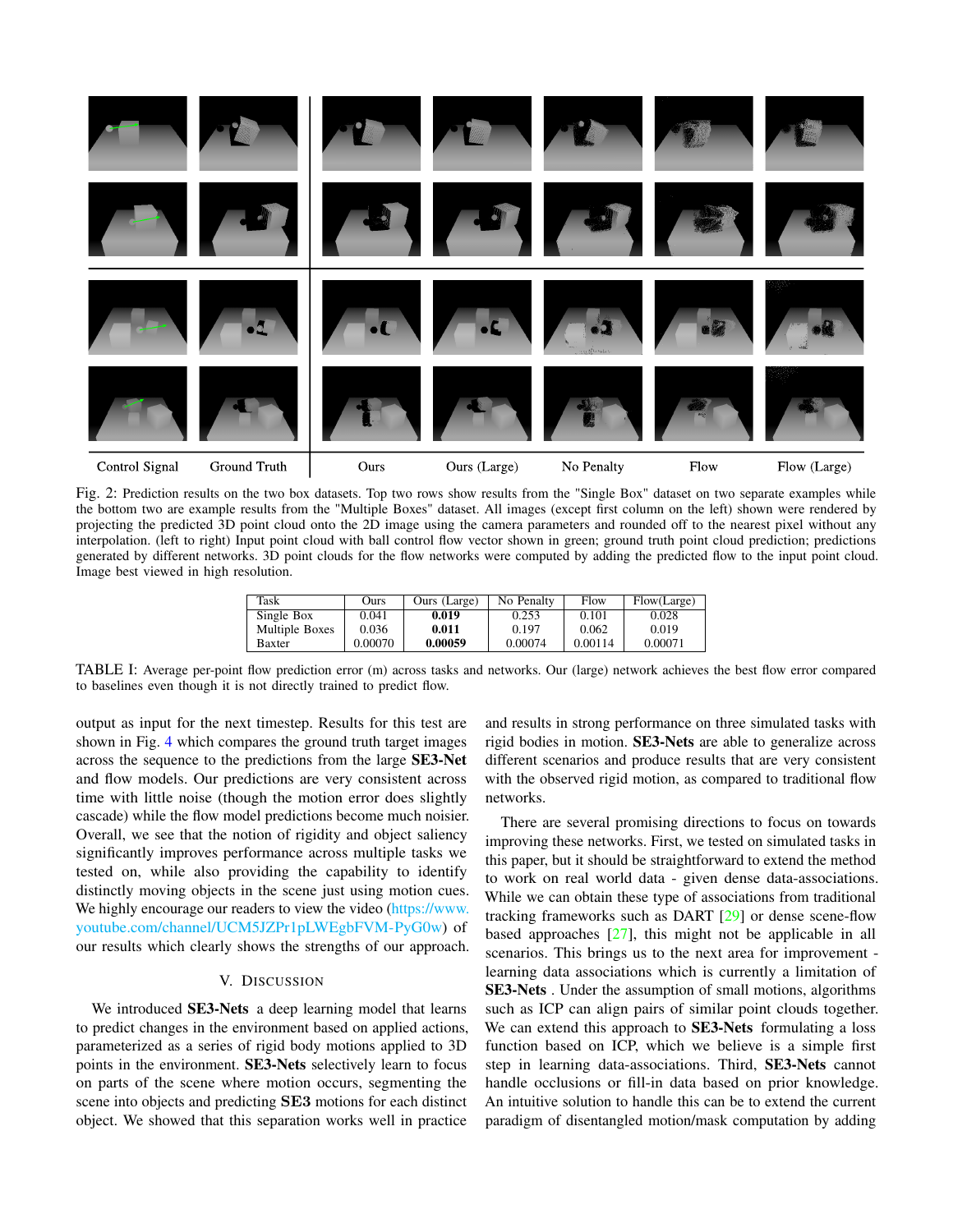<span id="page-5-0"></span>

Fig. 3: Prediction results on the Baxter dataset. First and third rows show 2D perspective projections of the 3D point clouds for two separate examples. Second and fourth rows show the predicted 3D optical flow rendered on top of the ground truth input depth map for the same examples. Optical flow was computed for our networks by subtracting the predictions from the input point cloud. Image best viewed in high resolution.



Fig. 4: Multi-step prediction results obtained by feeding back the output of the network to the input for 4-steps into the future. First row shows ground truth, second row the prediction of the large SE3 network, and third shows the prediction of the larger flow network.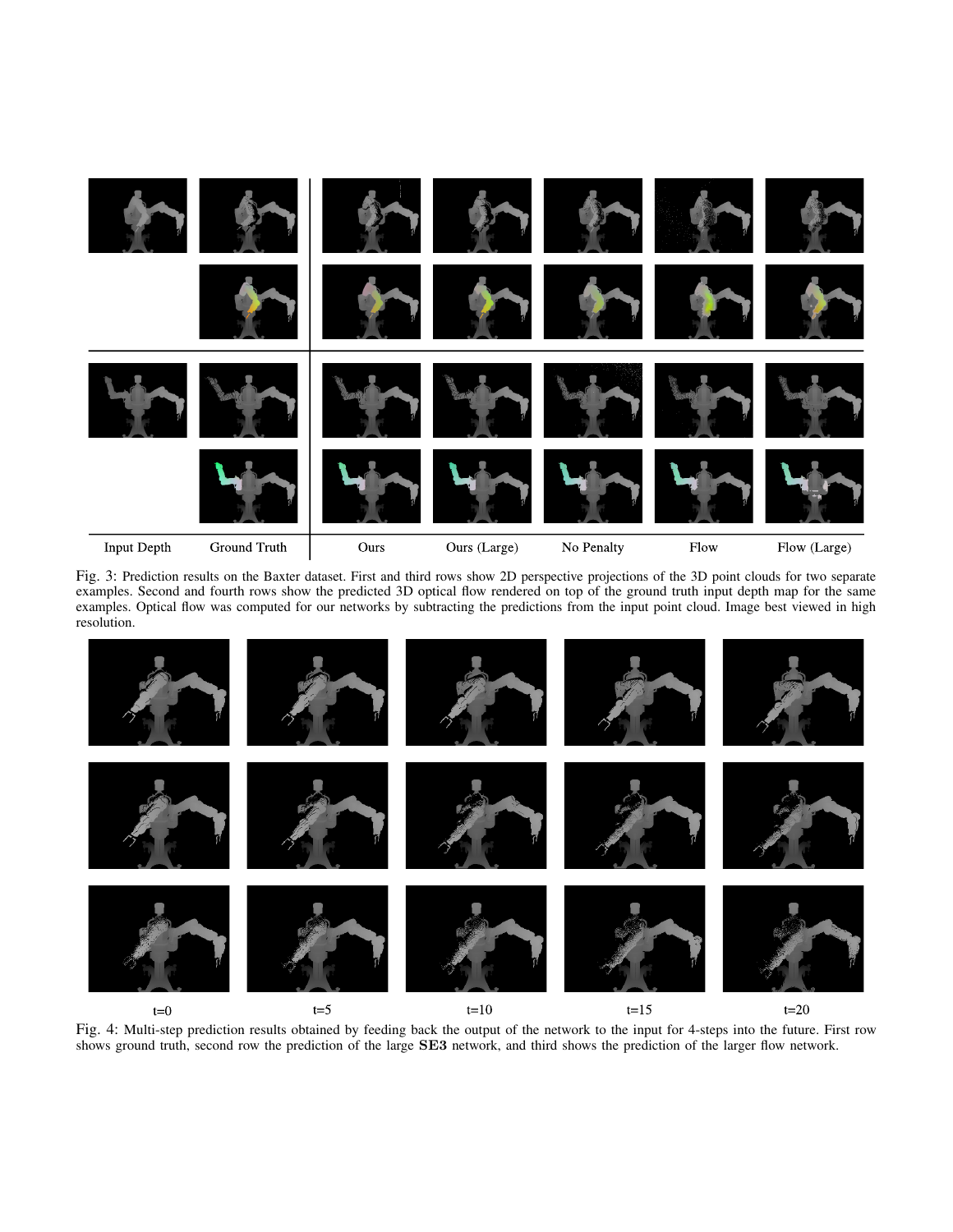<span id="page-6-21"></span>

Fig. 5: Object labels predicted by the network rendered by an argmax across the k mask channels (in practice, the masks are close to binary). Left two columns show ground truth masks. First row shows combined results from the box datasets overlaid on the input depth images. Second row shows labels from the Baxter dataset. The system usually segments the robot arm into two distinct parts with a split near the elbow. Background is split across multiple classes, all of which predict an identity transform.

an explicit component that learns to fill-in/remove data. Fourth, a natural next step for SE3-Nets seems to be an extension to use temporal data. For example, disambiguating the ball from the box becomes simple given a sequence of point clouds where the ball first moves towards the box, hits it and moves away. This could also provide interesting solutions to solve all of the previously discussed problems. And last, we motivated this paper as a dynamics model to be used in conjunction with control. We believe that the current formulation of SE3-Nets is quite amenable to this and are looking towards integrating this system with a real-world robotic platform to perform interesting control tasks.

# **REFERENCES**

- <span id="page-6-18"></span>[1] Torch. URL [http://torch.ch/.](http://torch.ch/)
- <span id="page-6-12"></span>[2] Pulkit Agrawal, Joao Carreira, and Jitendra Malik. Learning to see by moving. In *Proceedings of the IEEE International Conference on Computer Vision*, pages 37–45, 2015.
- <span id="page-6-14"></span>[3] Jimmy Ba, Volodymyr Mnih, and Koray Kavukcuoglu. Multiple object recognition with visual attention. *arXiv preprint arXiv:1412.7755*, 2014.
- <span id="page-6-2"></span>[4] Renée Baillargeon. Infants' physical world. *Current directions in psychological science*, 13(3):89–94, 2004.
- <span id="page-6-1"></span>[5] Peter W Battaglia, Jessica B Hamrick, and Joshua B Tenenbaum. Simulation as an engine of physical scene understanding. *Proceedings of the National Academy of Sciences*, 110(45): 18327–18332, 2013.
- <span id="page-6-5"></span>[6] Byron Boots, Arunkumar Byravan, and Dieter Fox. Learning predictive models of a depth camera & manipulator from raw execution traces. In *IEEE International Conference on Robotics and Automation*, pages 4021–4028. IEEE, 2014.
- <span id="page-6-15"></span>[7] Brian Cheung, Jesse A Livezey, Arjun K Bansal, and Bruno A Olshausen. Discovering hidden factors of variation in deep networks. *arXiv preprint arXiv:1412.6583*, 2014.
- <span id="page-6-4"></span>[8] Marc Deisenroth and Carl E Rasmussen. Pilco: A model-based and data-efficient approach to policy search. In *Proceedings of the 28th International Conference on machine learning (ICML-11)*, pages 465–472, 2011.
- <span id="page-6-6"></span>[9] Chelsea Finn, Xin Yu Tan, Yan Duan, Trevor Darrell, Sergey

Levine, and Pieter Abbeel. Learning visual feature spaces for robotic manipulation with deep spatial autoencoders. *arXiv preprint arXiv:1509.06113*, 2015.

- <span id="page-6-9"></span>[10] Katerina Fragkiadaki, Pulkit Agrawal, Sergey Levine, and Jitendra Malik. Learning visual predictive models of physics for playing billiards. *arXiv preprint arXiv:1511.07404*, 2015.
- <span id="page-6-0"></span>[11] Perle Geoffroy, Nicolas Mansard, Maxime Raison, Sofiane Achiche, and Emo Todorov. From inverse kinematics to optimal control. In *Advances in Robot Kinematics*, pages 409–418. Springer, 2014.
- <span id="page-6-13"></span>[12] Karol Gregor, Ivo Danihelka, Alex Graves, and Daan Wierstra. Draw: A recurrent neural network for image generation. *arXiv preprint arXiv:1502.04623*, 2015.
- <span id="page-6-10"></span>[13] Geoffrey E Hinton, Alex Krizhevsky, and Sida D Wang. Transforming auto-encoders. In *Artificial Neural Networks and Machine Learning–ICANN 2011*, pages 44–51. Springer, 2011.
- <span id="page-6-20"></span>[14] Sergey Ioffe and Christian Szegedy. Batch normalization: Accelerating deep network training by reducing internal covariate shift. *arXiv preprint arXiv:1502.03167*, 2015.
- <span id="page-6-16"></span>[15] Max Jaderberg, Karen Simonyan, Andrew Zisserman, et al. Spatial transformer networks. In *Advances in Neural Information Processing Systems*, pages 2008–2016, 2015.
- <span id="page-6-19"></span>[16] Diederik Kingma and Jimmy Ba. Adam: A method for stochastic optimization. *arXiv preprint arXiv:1412.6980*, 2014.
- <span id="page-6-3"></span>[17] Christof Koch and Shimon Ullman. Shifts in selective visual attention: towards the underlying neural circuitry. In *Matters of intelligence*, pages 115–141. Springer, 1987.
- <span id="page-6-11"></span>[18] Tejas D Kulkarni, William F Whitney, Pushmeet Kohli, and Josh Tenenbaum. Deep convolutional inverse graphics network. In *Advances in Neural Information Processing Systems*, pages 2530–2538, 2015.
- <span id="page-6-7"></span>[19] Adam Lerer, Sam Gross, and Rob Fergus. Learning physical intuition of block towers by example. *arXiv preprint arXiv:1603.01312*, 2016.
- <span id="page-6-8"></span>[20] Wenbin Li, Seyedmajid Azimi, Aleš Leonardis, and Mario Fritz. To fall or not to fall: A visual approach to physical stability prediction. *arXiv preprint arXiv:1604.00066*, 2016.
- <span id="page-6-17"></span>[21] Jonathan Long, Evan Shelhamer, and Trevor Darrell. Fully convolutional networks for semantic segmentation. In *Proceedings of the IEEE Conference on Computer Vision and Pattern Recognition*, pages 3431–3440, 2015.